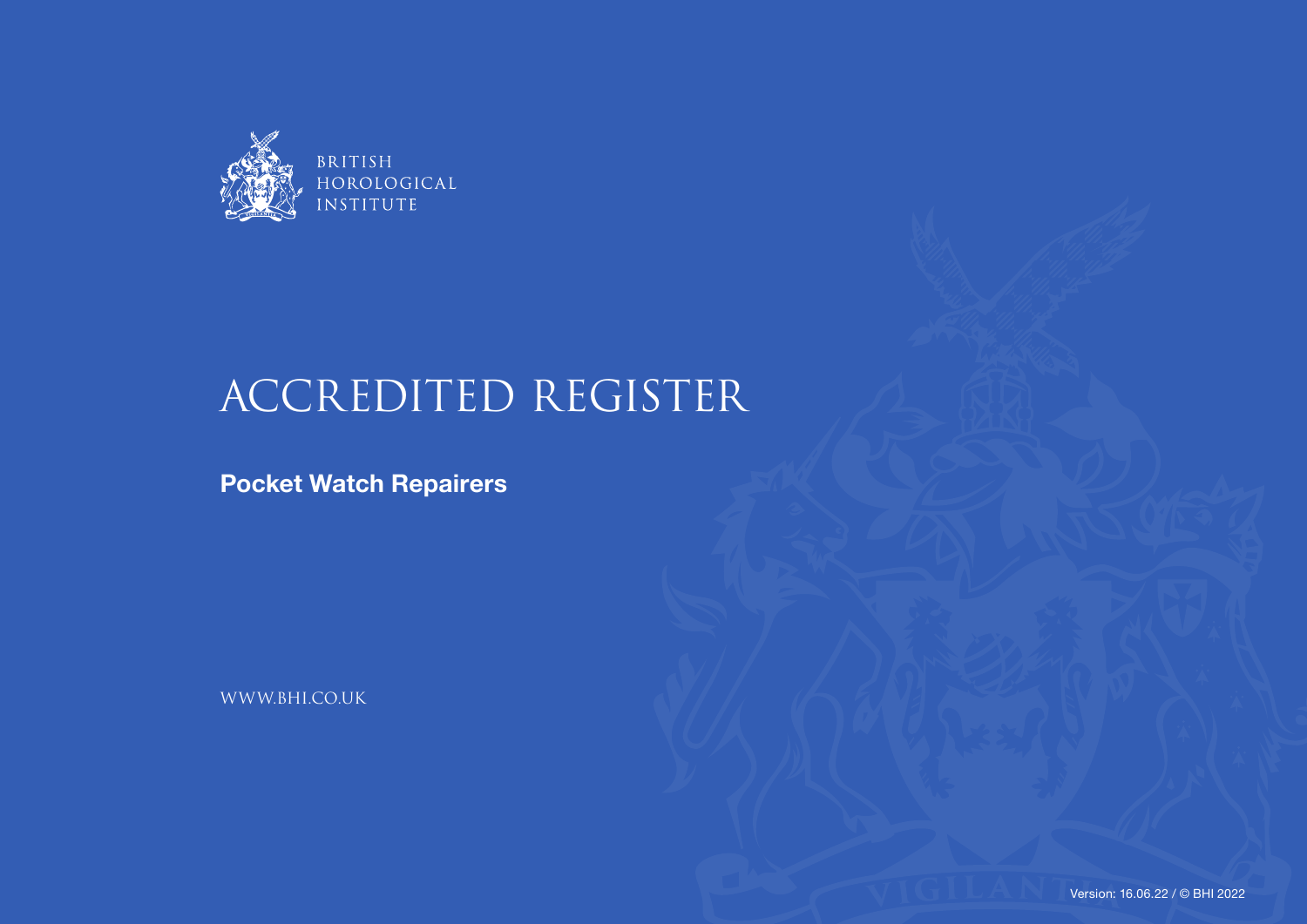| Country | <b>County</b>             | <b>Town</b>      | <b>Firstname</b> | <b>Surname</b> | BHI<br>Qual  | <b>Phone</b>  | <b>Email</b>                       | <b>Web Address</b>                              |
|---------|---------------------------|------------------|------------------|----------------|--------------|---------------|------------------------------------|-------------------------------------------------|
| England |                           |                  |                  |                |              |               |                                    |                                                 |
|         | <b>Bedfordshire</b>       | Ampthill         | Peter            | Richardson     | <b>FBHI</b>  | 07974 417175  | peterrichardson3@icloud.com        |                                                 |
|         | Bedfordshire              | Dunstable        | <b>Brian</b>     | Groom          | <b>MBHI</b>  | 01525 872679  | brians.groom1@btinternet.com       |                                                 |
|         | Bedfordshire              | Dunstable        | David            | Reavell        | <b>CMBHI</b> | 01582 665563  | david_rvll@yahoo.co.uk             |                                                 |
|         | Bedfordshire              | Sandy            | Jason            | Abbott         | <b>MBHI</b>  | 01767 449437  | jason@tiempowatchrepairs.com       | www.tiempowatchrepairs.com                      |
|         | <b>Berkshire</b>          | Hungerford       | Chris            | Bessent        | <b>MBHI</b>  | 01488 682277  | enquiries@theclockmaker.info       | www.theclockmaker.info<br>www.clocks4sale.co.uk |
|         | <b>Berkshire</b>          | Wokingham        | Shuajb           | Berisha        | <b>FBHI</b>  | 0118 375 8883 | info@orawatch.co.uk                | www.orawatch.co.uk                              |
|         | Buckinghamshire           | Aylesbury        | $\sf B$          | Frow           | MBHI         | 01296 433849  | beranns@btinternet.com             |                                                 |
|         | Cheshire                  | Sandbach         | John             | Murphy         | <b>FBHI</b>  | 07729 618672  | John.watchme@gmail.com             | www.work2time.com                               |
|         | Cornwall                  | Liskeard         | L                | Muchmore       | <b>FBHI</b>  | 01579 342440  | muchmore@firenet.uk.com            | www.timeandmotion-jewellers.co.uk               |
|         | Cumbria                   | Egremont         | G                | Lewis          | <b>MBHI</b>  | 01946 820382  |                                    |                                                 |
|         | Derbyshire                | Ashbourne        | Robert           | James          | <b>MBHI</b>  | 01335 300220  | ra.james@btconnect.com             |                                                 |
|         | Derbyshire                | Derby            | Roy              | Wadsworth      | <b>MBHI</b>  | 01283 704018  | r.wadsworth46@gmail.com            |                                                 |
|         | Devon                     | Newton Abbot     | Lewis            | Spiller        | <b>MBHI</b>  | 01626 352193  | lewisspiller@hotmail.com           | www.gunterwatchmakers.co.uk                     |
|         | Devon                     | Plymouth         | B                | Adamson        | <b>FBHI</b>  | 07758 835347  | ewr1@hotmail.co.uk                 |                                                 |
|         | East Sussex               | Bexhill-On-Sea   | Nick             | Gauntlett      | <b>MBHI</b>  | 07768 490551  | nickgauntlett@hotmail.co.uk        |                                                 |
|         | <b>Essex</b>              | Billericay       | Gary             | Bellefontaine  | <b>MBHI</b>  | 01277 655481  | info@bellefontainesjewellers.co.uk | www.bellefontainesjewellers.co.uk               |
|         | <b>Essex</b>              | <b>Braintree</b> | James            | Northwood      | <b>MBHI</b>  | 07450 988830  | lenor4h@hotmail.co.uk              |                                                 |
|         | Essex                     | Chelmsford       | Terence          | Pilgrim        | <b>MBHI</b>  | 01245 350800  | terencepilgrim@outlook.com         |                                                 |
|         | Essex                     | Dunmow           | Peter            | Manning        | <b>FBHI</b>  | 01371 872369  | peter.clocks@btinternet.com        |                                                 |
|         | <b>Essex</b>              | Grays            | J                | <b>Bailey</b>  | LBHI         | 07980 322954  |                                    |                                                 |
|         | Essex                     | Kelvedon         | Chris            | Papworth       | <b>MBHI</b>  | 01376 573434  | chrislpapworth@btconnect.com       | www.kelvedonclocks.co.uk                        |
|         | Essex                     | Ongar            | Peter            | Currie         | <b>MBHI</b>  | 01277 362555  | eastwaykid@ntlworld.com            |                                                 |
|         | <b>Essex</b>              | Romford          | Andrew           | Goodbody       | <b>MBHI</b>  | 07827 927933  | andrewgoodbody@hotmail.co.uk       |                                                 |
|         | <b>Essex</b>              | Saffron Walden   | Howard           | Newman         | <b>FBHI</b>  | 01799 523316  | clocky@ntlworld.com                |                                                 |
|         | Essex                     | Westcliff-On-Sea | Paul             | Williams       | <b>MBHI</b>  | 01702 472574  | paul@antiqueclock.co.uk            | www.antiqueclock.co.uk                          |
|         | <b>Greater Manchester</b> | Manchester       | Stephen          | Taylor         | <b>MBHI</b>  | 0161 282 3924 | stevetaylormbhi@sky.com            | www.antiqueclocksnorthwest.co.uk                |
|         | Hampshire                 | Fordingbridge    | James            | Reed           | <b>CMBHI</b> | 01725 512393  | reedhorologist@gmail.com           |                                                 |
|         | Hampshire                 | Portsmouth       | Robbie           | Martin         | <b>MBHI</b>  | 07939 272099  | clock_robbie02@yahoo.co.uk         |                                                 |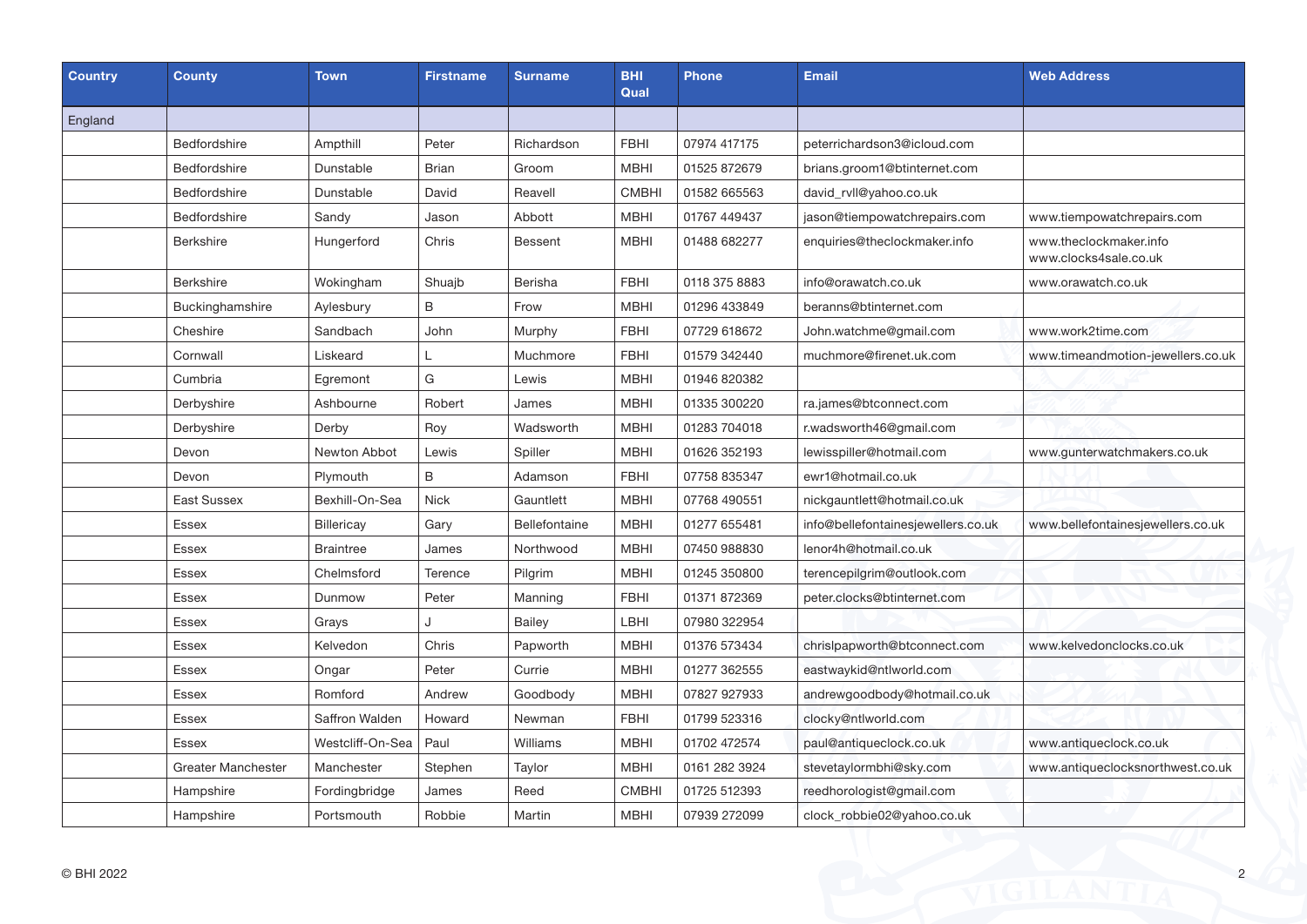| <b>Country</b> | County          | <b>Town</b>         | <b>Firstname</b> | <b>Surname</b> | <b>BHI</b><br>Qual | <b>Phone</b>           | <b>Email</b>                       | <b>Web Address</b>          |
|----------------|-----------------|---------------------|------------------|----------------|--------------------|------------------------|------------------------------------|-----------------------------|
|                | Hampshire       | Southampton         | Olivier          | Chambert       | <b>MBHI</b>        | 07796 276 110          | contact@onatelier.co.uk            | www.onatelier.co.uk         |
|                | Hertfordshire   | Hatfield            | Mark             | Wiles          | <b>FBHI</b>        | 020 8449 8067          | tempus76@ntlworld.com              | www.clock-watches.co.uk     |
|                | Hertfordshire   | Potters Bar         | E                | Doidge         | <b>MBHI</b>        | 01707 652084           |                                    |                             |
|                | Hertfordshire   | Potters Bar         | Geoffrey         | <b>Blyth</b>   | <b>CMBHI</b>       | 01707 663695           | geoff.blyth@sky.com                |                             |
|                | Hertfordshire   | St. Albans          | Edward           | Wright         | <b>FBHI</b>        | 01727 850098           | info@ejwright.co.uk                | www.ejwright.co.uk          |
|                | Hertfordshire   | Tring               | B                | Staniforth     | <b>MBHI</b>        | 01442 824517           |                                    |                             |
|                | Kent            | Cranbrook           | Anthony          | Gray           | <b>FBHI</b>        | 07860 378122           | info@anthonygrayclocks.com         | www.anthonygrayclocks.com   |
|                | Kent            | Westerham           | Alan             | Lazarus        | <b>MBHI</b>        | 020 8680 1572          | info@watchrepairs.co.uk            |                             |
|                | Lancashire      | Lytham St.<br>Annes | Graham           | Smith          | <b>FBHI</b>        | 01253 794159           | jgs_precision@btopenworld.com      |                             |
|                | Lancashire      | Todmorden           | Jack             | Dawson         | <b>FBHI</b>        | 01706 814411           | elite.watch.services.jd@gmail.com  |                             |
|                | Leicestershire  | Leicester           | M                | Sykes          | <b>MBHI</b>        | 0116 236 2510          | info@clockandwatchrepairs.co.uk    | www.sykesjewellers.co.uk    |
|                | Lincolnshire    | Grantham            | Colin            | Houghton       | <b>CMBHI</b>       | 01476 563546           | matthewhoughton11@hotmail.com      | www.houghtonjewellers.co.uk |
|                | Lincolnshire    | Grantham            | James            | Welbourne      | <b>FBHI</b>        | 01476 565719           |                                    |                             |
|                | Lincolnshire    | Lincoln             | Roy              | <b>Ellis</b>   | <b>FBHI</b>        | 01522<br>881790/525831 | roy_ellis40@msn.com                | www.timepiecerepairs.co.uk  |
|                | London          | London              | Harold           | Greenberg      | <b>CMBHI</b>       | 0208 349 1179          | haroldsgreenberg@hotmail.com       |                             |
|                | London          | London              |                  | Forster        | <b>MBHI</b>        | 020 7491 1675          | enquiries@daviddugganwatches.co.uk |                             |
|                | London          | London              | $\cdot$          | Walker         | <b>MBHI</b>        | 0207 629 3487          |                                    |                             |
|                | London          | London              | James            | Harris         | <b>MBHI</b>        | 020 8638 7890          | james@harrishorology.com           | www.harrishorology.com      |
|                | London          | London              | Jeff             | Rosson         | <b>FBHI</b>        | 0207 700 4119          | jeff@cityclocks.com                | www.cityclocks.com          |
|                | London          | London              | Mike             | <b>Barber</b>  | <b>MBHI</b>        | 020 8363 4513          | mikebarbermbhi@hotmail.com         |                             |
|                | London          | London              | Russell          | Talerman       | <b>FBHI</b>        | 020 74910625           | info@russelltalerman.com           | www.russelltalerman.com     |
|                | London          | London              | Seth             | Kennedy        | <b>MBHI</b>        |                        | seth@sethkennedy.co.uk             | www.sethkennedy.co.uk       |
|                | London          | London              | W                | Salisbury      |                    | 0207 723 4154          | mail@williammansell.co.uk          | www.williammansell.co.uk    |
|                | London          | London              | Zuber            | Matin          | LBHI               | 020 7289 0598          | z.matin@amtrn.plus.com             |                             |
|                | Norfolk         | Great Yarmouth      |                  | Cox & Son      | LBHI               | 01493 842719           |                                    |                             |
|                | Norfolk         | King's Lynn         | R                | Seaman         | <b>MBHI</b>        | 01553 777206           |                                    |                             |
|                | North Yorkshire | Skipton             | Richard          | Arnold         | <b>FBHI</b>        | 01729 851564           | richardharnold@icloud.com          |                             |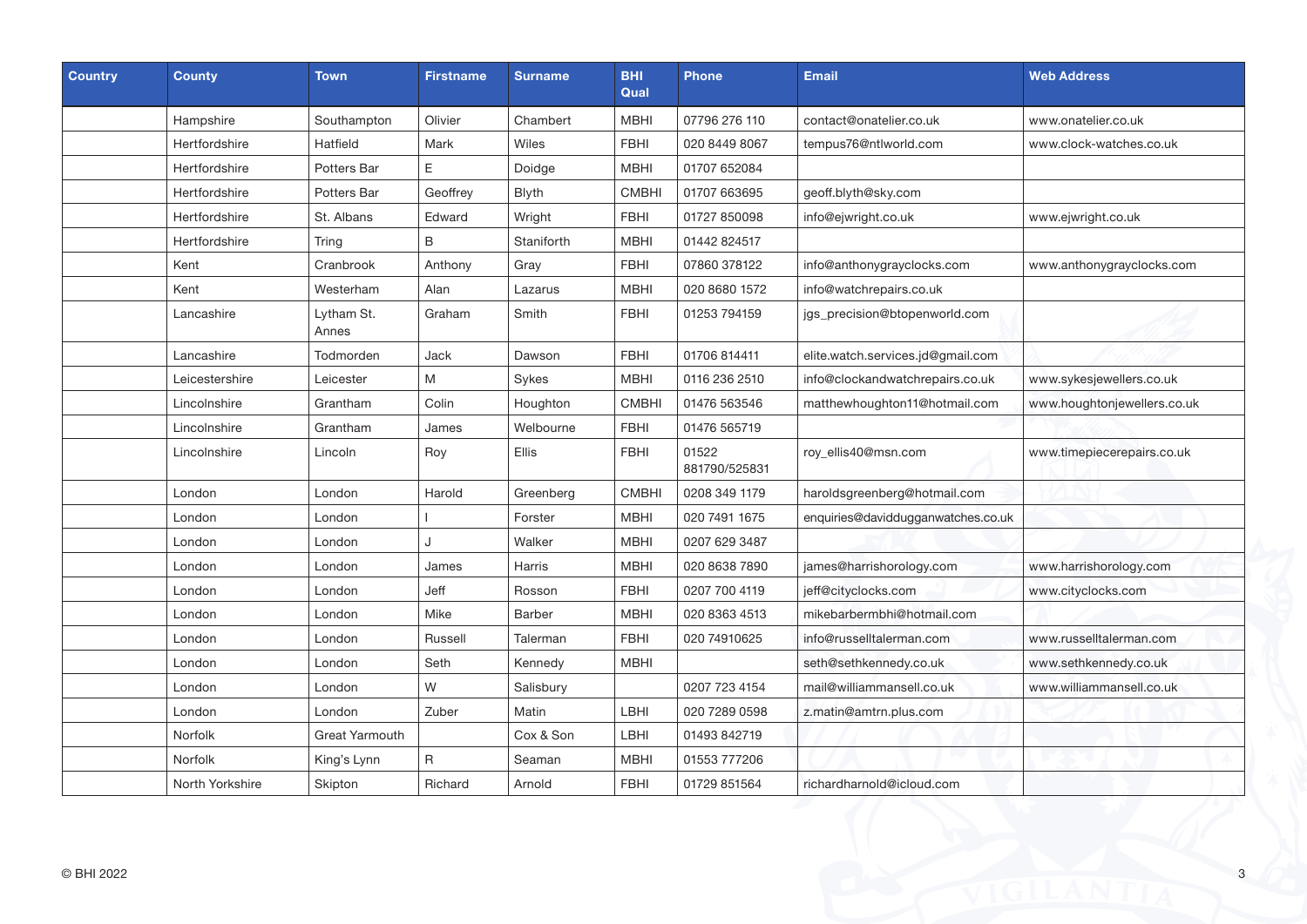| <b>Country</b> | <b>County</b>        | <b>Town</b>             | <b>Firstname</b> | <b>Surname</b>             | <b>BHI</b><br>Qual | <b>Phone</b>  | <b>Email</b>                    | <b>Web Address</b>                                     |
|----------------|----------------------|-------------------------|------------------|----------------------------|--------------------|---------------|---------------------------------|--------------------------------------------------------|
|                | North Yorkshire      | York                    | Gunter           | Dahndel                    | <b>FBHI</b>        | 07549 951084  | info@mytime-watches.com         | www.mytime-watches.com                                 |
|                | Northamptonshire     | Northampton             |                  | Michael Jones<br>(Jeweler) | LBHI               | 01604 632548  |                                 |                                                        |
|                | Oxfordshire          | <b>Burford</b>          | Thomas           | Ellis-Rees                 | <b>MBHI</b>        | 01993 822132  |                                 |                                                        |
|                | Oxfordshire          | Oxford                  | Neville          | Clark                      | <b>MBHI</b>        | 01993 883124  | neville@isisclocks.co.uk        |                                                        |
|                | Oxfordshire          | Wallingford             | Christopher      | Gamester                   | <b>MBHI</b>        | 01491 839953  | cagamester@hotmail.co.uk        |                                                        |
|                | Shropshire           | <b>Bridgnorth</b>       | Christopher      | Oliver                     | <b>MBHI</b>        | 01746 762014  |                                 |                                                        |
|                | Shropshire           | Ellesmere               | Vito             | Sanchi                     | <b>MBHI</b>        | 01691 622282  | vitosanchi@hotmail.com          |                                                        |
|                | Shropshire           | Shrewsbury              | Siro             | Poli                       | <b>FBHI</b>        | 01743 871128  | info@theclockrepairer.co.uk     | www.theclockrepairer.co.uk                             |
|                | Shropshire           | Shrewsbury              | Tyler            | Davies                     | <b>MBHI</b>        | 07713 989504  | TJDhorology@gmail.com           |                                                        |
|                | Somerset             | <b>Bath</b>             | Stephen          | Taylor                     | <b>MBHI</b>        | 01761 412361  |                                 |                                                        |
|                | Staffordshire        | Burton-On-Trent         | David            | Nathan                     | <b>FBHI</b>        | 01283 319019  | david.l.nathan@outlook.com      | www.timepiecedoctor.co.uk                              |
|                | Staffordshire        | Stafford                | Ryszard          | Sliwinski                  | <b>FBHI</b>        | 01785 252845  | rjsliwinsk@outlook.com          |                                                        |
|                | Suffolk              | Newmarket               | Phillip          | Green                      | <b>MBHI</b>        | 01638 660506  | phillipzgreen@hotmail.com       |                                                        |
|                | Suffolk              | Sudbury                 | E                | Negus                      | MBHI               | 01787 313352  |                                 |                                                        |
|                | Surrey               | Croydon                 | Alan             | Lazarus                    | <b>MBHI</b>        | 020 8680 1572 | info@watchrepairs.co.uk         |                                                        |
|                | Surrey               | New Malden              | Mark             | Rowe                       | <b>MBHI</b>        | 020 8605 0331 | ma.rowe@btopenworld.com         | www.theclockgallery.co.uk                              |
|                | Surrey               | <b>Thames Ditton</b>    | Keith            | <b>Biles</b>               | <b>FBHI</b>        | 020 8398 1416 | watchclockrepairs88@gmail.com   |                                                        |
|                | Tyne & Wear          | Sunderland              | J                | Collinson                  | LBHI               | 0191 5675394  | time1ord@aol.com                | www.collinsonssunderland.com                           |
|                | Warwickshire         | Nuneaton                |                  | Spiby                      | <b>MBHI</b>        | 01455 290113  |                                 |                                                        |
|                | Warwickshire         | Stratford-Upon-<br>Avon | Christopher      | Poel                       | MBHI               | 01564 782978  | chrispoel34@hotmail.com         |                                                        |
|                | Warwickshire         | Studley                 | Matthew          | <b>Butler</b>              | <b>MBHI</b>        | 01527 857850  | aworldoftime@gmail.com          | www.aworldoftime.co.uk                                 |
|                | <b>West Midlands</b> | Birmingham              | Francis          | Johnson                    | MBHI               | 0121 373 3352 |                                 |                                                        |
|                | West Midlands        | Oldbury                 | Lance            | <b>Bennett</b>             | MBHI               | 07784 647668  | birminghamwatchrepair@gmail.com | https://birmingham-watch-repair-ltd.<br>business.site/ |
|                | West Midlands        | <b>Sutton Coldfield</b> | $\mathsf{C}$     | <b>Dodds</b>               | MBHI               | 0121 323 4232 | cmj1dodds@yahoo.co.uk           |                                                        |
|                | <b>West Sussex</b>   | <b>Bognor Regis</b>     | <b>Derek</b>     | Frampton                   | <b>MBHI</b>        | 01243 860909  | derek-frampton@hotmail.co.uk    |                                                        |
|                | <b>West Sussex</b>   | <b>Bognor Regis</b>     | Graham           | Frampton                   | <b>MBHI</b>        | 01243 865021  | graham_watch@yahoo.com          | www.gmframpton.co.uk                                   |
|                | <b>West Sussex</b>   | <b>Burgess Hill</b>     | J                | Warner                     | <b>LBHI</b>        | 01444 248323  | jpwarner@btinternet.com         |                                                        |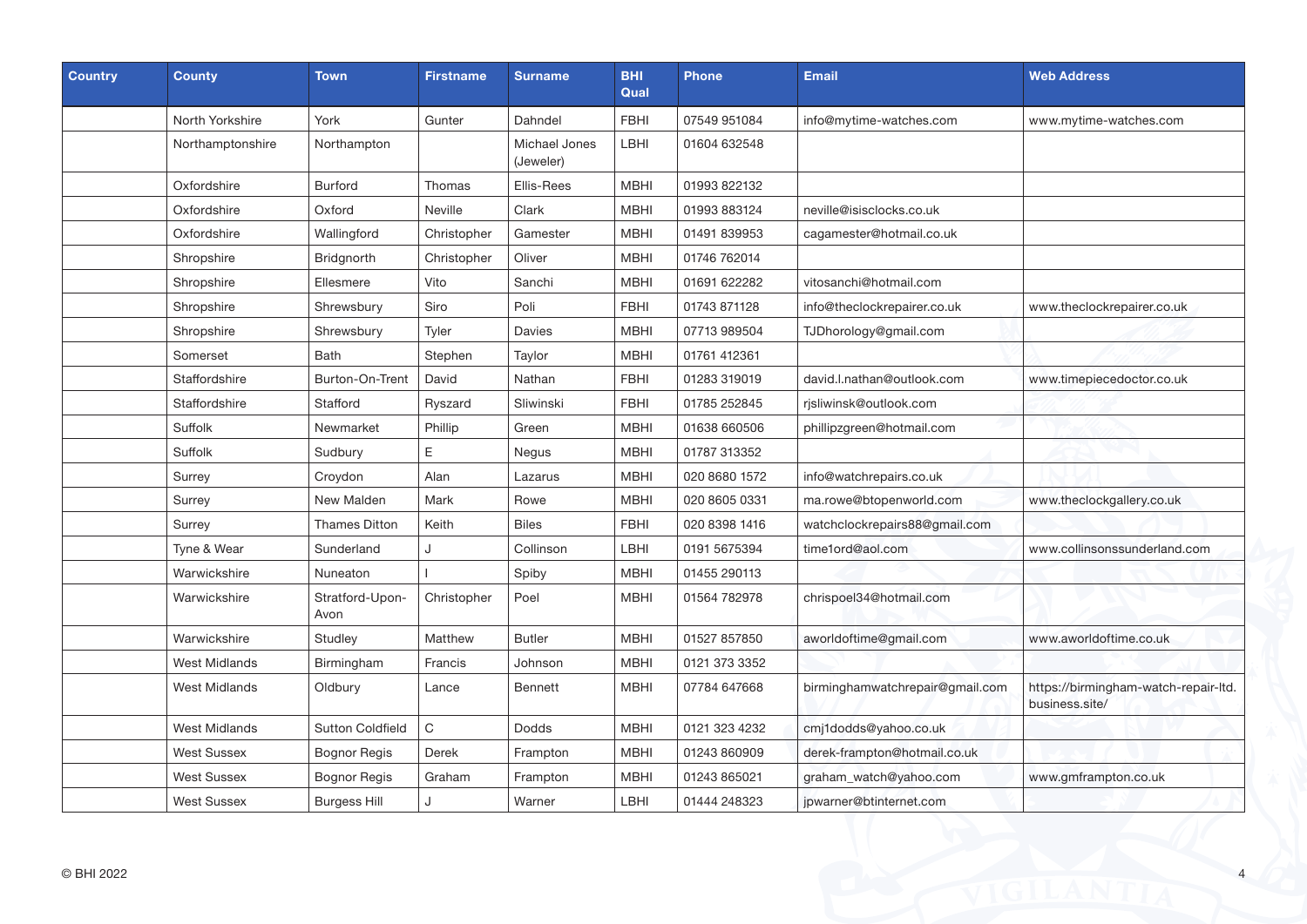| <b>Country</b> | <b>County</b>      | <b>Town</b>             | <b>Firstname</b> | <b>Surname</b>          | <b>BHI</b><br>Qual | <b>Phone</b>      | <b>Email</b>                     | <b>Web Address</b>           |
|----------------|--------------------|-------------------------|------------------|-------------------------|--------------------|-------------------|----------------------------------|------------------------------|
|                | <b>West Sussex</b> | Midhurst                | Geoff            | Allnutt                 | <b>MBHI</b>        | 01730 813495      | geoff@littlecogs.com             |                              |
|                | <b>West Sussex</b> | Worthing                | Tim              | Wheeler                 | <b>MBHI</b>        | 01903 207656      | wheelersclocks@gmail.com         | http://wheelersclocks.co.uk/ |
|                | Wiltshire          | Salisbury               | Jon              | Van de Geer             | <b>MBHI</b>        | 01722 412841      |                                  |                              |
|                | Worcestershire     | Kidderminster           | Nigel            | Stickley                | <b>FBHI</b>        | 01299 827387      |                                  |                              |
|                | Worcestershire     | Stourport-On-<br>Severn | Tony             | Stone                   | <b>FBHI</b>        | 07814 821461      |                                  |                              |
|                | Worcestershire     | Worcester               | M                | Leach                   | <b>MBHI</b>        | 01684 573673      | sales@leachjewellers.com         |                              |
|                | Worcestershire     | Worcester               | W                | Peplow                  | LBHI               | 01905 24026       | richard@peplowjewellers.co.uk    |                              |
| Ireland        |                    |                         |                  |                         |                    |                   |                                  |                              |
|                | County Armagh      | Armagh                  | Alphie           | Lonergan                | <b>MBHI</b>        | 02837 507336      | a_lonergan@hotmail.com           |                              |
|                | County Down        | Newcastle               | Peter            | Law                     | <b>FBHI</b>        | 028 437 22512     | lawsjewellers@hotmail.co.uk      |                              |
|                | County Galway      | Loughrea                | Alan             | Tully                   | <b>FBHI</b>        | 091884007         | alantul@gmail.com                |                              |
| Scotland       |                    |                         |                  |                         |                    |                   |                                  |                              |
|                | Fife               | Cupar                   | Eric             | Young                   | <b>MBHI</b>        | 01334 653477      | t-young-jeweller@btconnect.com   |                              |
|                | Lanarkshire        | Glasgow                 | Norman           | Calman                  | <b>FBHI</b>        | 0141 332 6553     | namlac@aol.com                   |                              |
| Wales          |                    |                         |                  |                         |                    |                   |                                  |                              |
|                | West Glamorgan     | Swansea                 | т                | Angelow                 | <b>MBHI</b>        | 01792 360206      |                                  |                              |
| World          |                    |                         |                  |                         |                    |                   |                                  |                              |
| Australia      |                    |                         | Ron              | Datson                  | <b>MBHI</b>        | +613 9735 4458    | sueandron@westnet.com.au         |                              |
| Australia      |                    |                         | Rory             | Macdonald               | <b>MBHI</b>        | +61 3 9077 5669   | info@rmacdonald.com.au           | www.rmacdonald.com.au        |
| Austria        |                    | Styria 8200             | Franziska        | Schellnegger            | <b>MBHI</b>        | 00436601418693    | franzi_schellnegger@yahoo.com.au |                              |
| France         |                    |                         | Leslie           | Bryan                   | <b>FBHI</b>        | 0033 230672502    | Ira.bryan@btinternet.com         |                              |
| Germany        |                    | Herrenberg              | Mario            | Teising                 | <b>MBHI</b>        | 0049 7032 9198394 | Mario.Teising@web.de             |                              |
| New Zealand    |                    |                         | Michael          | Beckingham              | <b>MBHI</b>        | 64 7866 0664      | mwbeckingham@gmail.com           |                              |
| Spain          |                    | Alicante                | Jeff             | O'Dowd                  | <b>FBHI</b>        | 0034 608013157    | jeff@jodowd.com                  |                              |
| Spain          |                    | Barcelona               | Manel            | <b>Alabart Martinez</b> | <b>MBHI</b>        | +34 934480658     | taller@manelalabart.es           | www.manelalabart.es          |
| Switzerland    |                    | Le Locle                | Henrik           | Korpela                 | <b>FBHI</b>        | +41 32 9312015    | korpela23@hotmail.com            | www.khwcc.ch                 |